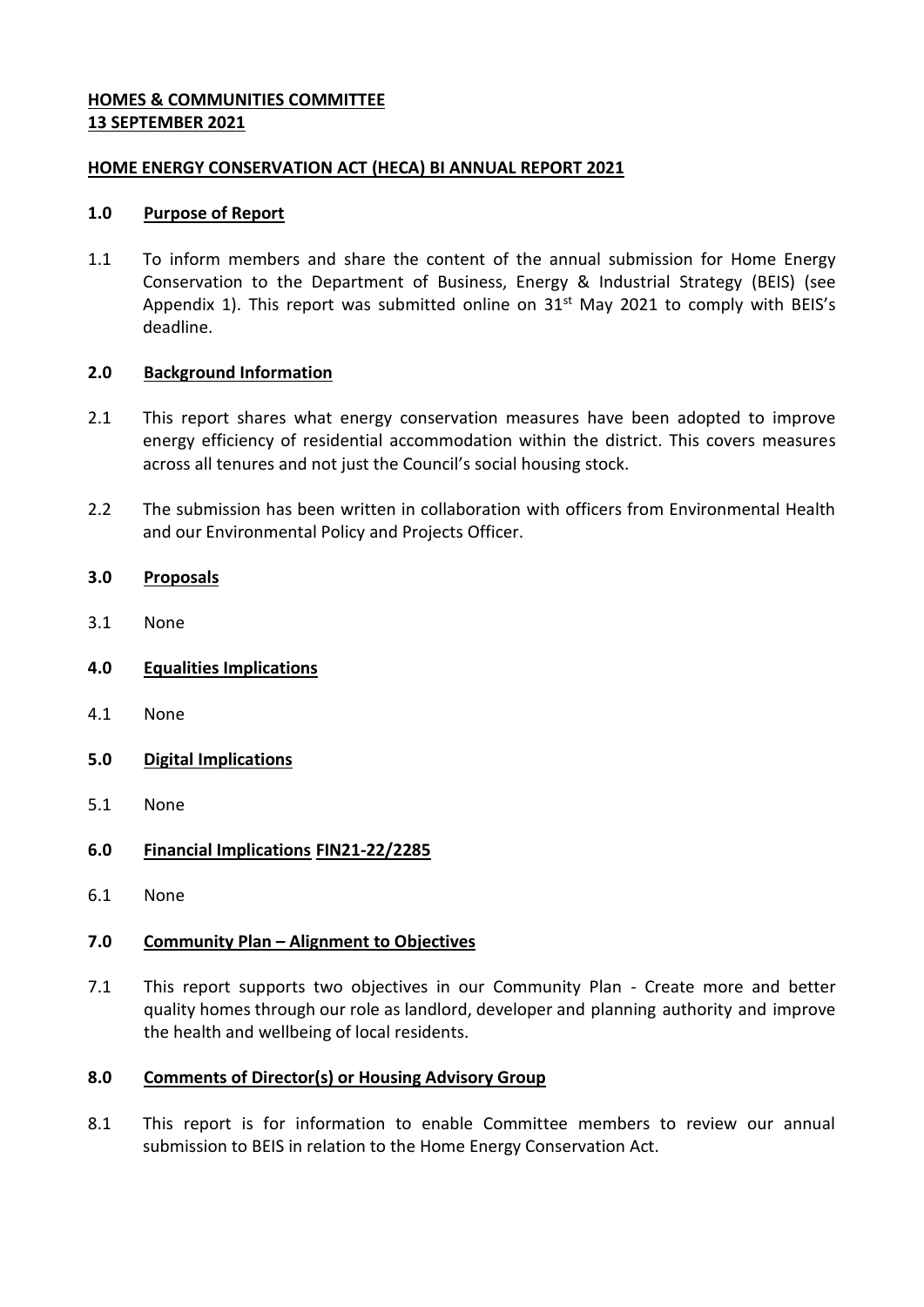### **9.0 RECOMMENDATION(S)**

**For members to note the report.**

# **Reason for Recommendation(s)**

### Background Papers

Please see below in Appendix 1 the Home Energy Conservation submission report.

For further information please contact (Caroline Wagstaff) on Ext. 5637

Suzanne Shead Director – Housing, Health & Wellbeing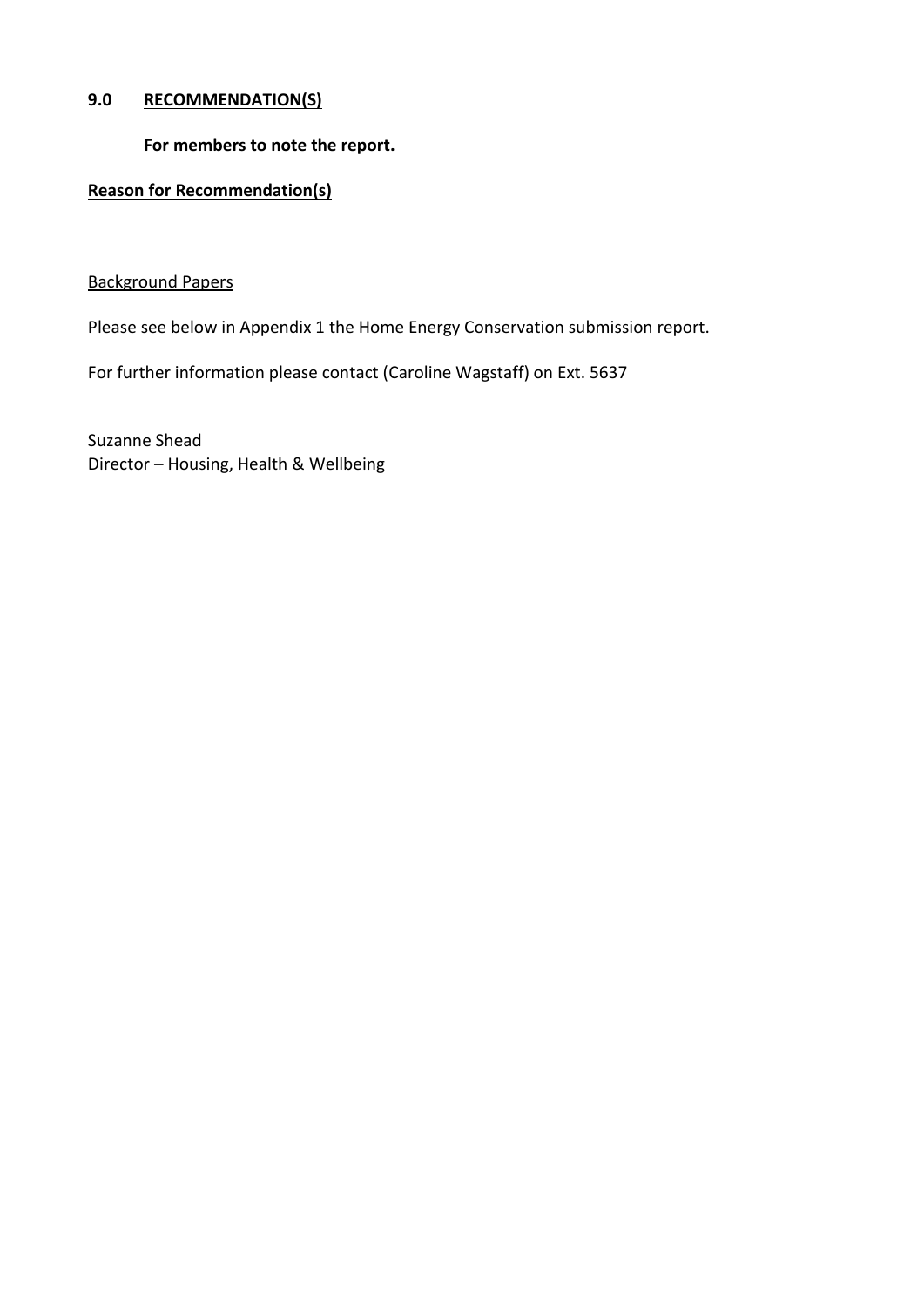# HECA Report 2021 Questions

**Note: All questions have a 4000-character limit (Approx. 500 words)**

|                                           | <b>Introductory Questions</b>                                                                                                                                                                                                                                                                                                                                                                                                                                                                                                                                                                                                                                                                                                                                                                                                                                                                                                                                                                                                                                                                                                                                                                                                                                                                                                                                                                                                                                                                                                                                                                                                                                                                                                                                                                                                                                                                                                                                                                                                                                                                                                                                          |            |
|-------------------------------------------|------------------------------------------------------------------------------------------------------------------------------------------------------------------------------------------------------------------------------------------------------------------------------------------------------------------------------------------------------------------------------------------------------------------------------------------------------------------------------------------------------------------------------------------------------------------------------------------------------------------------------------------------------------------------------------------------------------------------------------------------------------------------------------------------------------------------------------------------------------------------------------------------------------------------------------------------------------------------------------------------------------------------------------------------------------------------------------------------------------------------------------------------------------------------------------------------------------------------------------------------------------------------------------------------------------------------------------------------------------------------------------------------------------------------------------------------------------------------------------------------------------------------------------------------------------------------------------------------------------------------------------------------------------------------------------------------------------------------------------------------------------------------------------------------------------------------------------------------------------------------------------------------------------------------------------------------------------------------------------------------------------------------------------------------------------------------------------------------------------------------------------------------------------------------|------------|
|                                           | Name of Local Authority: Newark & Sherwood District Council                                                                                                                                                                                                                                                                                                                                                                                                                                                                                                                                                                                                                                                                                                                                                                                                                                                                                                                                                                                                                                                                                                                                                                                                                                                                                                                                                                                                                                                                                                                                                                                                                                                                                                                                                                                                                                                                                                                                                                                                                                                                                                            |            |
| Type of Local Authority: District Council |                                                                                                                                                                                                                                                                                                                                                                                                                                                                                                                                                                                                                                                                                                                                                                                                                                                                                                                                                                                                                                                                                                                                                                                                                                                                                                                                                                                                                                                                                                                                                                                                                                                                                                                                                                                                                                                                                                                                                                                                                                                                                                                                                                        |            |
|                                           | Name and contact details of official submitting the report: Helen Richmond (helen.richmond@nsdc.info)                                                                                                                                                                                                                                                                                                                                                                                                                                                                                                                                                                                                                                                                                                                                                                                                                                                                                                                                                                                                                                                                                                                                                                                                                                                                                                                                                                                                                                                                                                                                                                                                                                                                                                                                                                                                                                                                                                                                                                                                                                                                  |            |
|                                           | Job title of official submitting the report: Energy & Home Support Officer                                                                                                                                                                                                                                                                                                                                                                                                                                                                                                                                                                                                                                                                                                                                                                                                                                                                                                                                                                                                                                                                                                                                                                                                                                                                                                                                                                                                                                                                                                                                                                                                                                                                                                                                                                                                                                                                                                                                                                                                                                                                                             |            |
|                                           | 1.0 Headline and Overview Questions                                                                                                                                                                                                                                                                                                                                                                                                                                                                                                                                                                                                                                                                                                                                                                                                                                                                                                                                                                                                                                                                                                                                                                                                                                                                                                                                                                                                                                                                                                                                                                                                                                                                                                                                                                                                                                                                                                                                                                                                                                                                                                                                    |            |
| 1.1                                       | Does your Local Authority have a current strategy on carbon reduction<br>and/or energy efficiency for domestic or non-domestic properties?                                                                                                                                                                                                                                                                                                                                                                                                                                                                                                                                                                                                                                                                                                                                                                                                                                                                                                                                                                                                                                                                                                                                                                                                                                                                                                                                                                                                                                                                                                                                                                                                                                                                                                                                                                                                                                                                                                                                                                                                                             | (Y/N)<br>N |
| 1.2                                       | If yes, please provide a link:<br>But the Council has a 10 year carbon management plan (currently under<br>review) which is published on its website http://www.newark-<br>sherwooddc.gov.uk/energy/homeenergyconservationact/<br>The Climate Emergency strategy sets out a more detailed pathway to a<br>sustainable future for Newark and Sherwood District Council. Our plans for<br>carbon management are a key part of our environmental ambitions. The<br>Authority over the next 5 years is prioritising LED lighting and Solar PV on the<br>Councils Corporate and Leisure buildings.<br>As part of our Asset Management Strategy for domestic properties owned by<br>the Council we are developing a more holistic approach to capital investment<br>spend which utilises carbon neutral initiatives when upgrading properties in a<br>cost-effective manner. In addition, we are developing a methodology for<br>assessing the success/impact of renewable energy heating systems that are<br>currently be fitted into our new build homes.<br>The council has a new build development program, which is currently<br>delivering 335 new council homes within the district over a 5 years period.<br>The program has now started to explore non-traditional greener heating<br>solutions for its properties such as air source heating, solar panels linked to<br>battery storage powering electric combi boilers linked to both under floor<br>heating and properties with traditional wet radiators. Roof mounted solar<br>thermal systems. Our current trials are ahead of the 2025 date when<br>developers should cease installing traditional gas boilers in new build<br>properties.<br>The new build development programme is also exploring the viability of<br>modern methods of construction to further improve the insulation, energy<br>performance and the construction of the properties the Council develops.<br>This strategy is in line and driven by the councils community plan to<br>accelerate the delivery of safe and efficient homes for its tenants.<br>Also the Council are completing a full review of our HRA Business Plan that |            |
|                                           | will set out how carbon reduction in our new and existing stock will be                                                                                                                                                                                                                                                                                                                                                                                                                                                                                                                                                                                                                                                                                                                                                                                                                                                                                                                                                                                                                                                                                                                                                                                                                                                                                                                                                                                                                                                                                                                                                                                                                                                                                                                                                                                                                                                                                                                                                                                                                                                                                                |            |
|                                           | funded, alongside other priorities such as building and fire safety                                                                                                                                                                                                                                                                                                                                                                                                                                                                                                                                                                                                                                                                                                                                                                                                                                                                                                                                                                                                                                                                                                                                                                                                                                                                                                                                                                                                                                                                                                                                                                                                                                                                                                                                                                                                                                                                                                                                                                                                                                                                                                    |            |
| 1.3                                       | If no, are you planning to develop one?                                                                                                                                                                                                                                                                                                                                                                                                                                                                                                                                                                                                                                                                                                                                                                                                                                                                                                                                                                                                                                                                                                                                                                                                                                                                                                                                                                                                                                                                                                                                                                                                                                                                                                                                                                                                                                                                                                                                                                                                                                                                                                                                | (Y/N)      |
|                                           | As part of the Council's social housing Asset Management Strategy we are                                                                                                                                                                                                                                                                                                                                                                                                                                                                                                                                                                                                                                                                                                                                                                                                                                                                                                                                                                                                                                                                                                                                                                                                                                                                                                                                                                                                                                                                                                                                                                                                                                                                                                                                                                                                                                                                                                                                                                                                                                                                                               | Υ          |
|                                           | developing an approach to carbon reduction within our housing stock that                                                                                                                                                                                                                                                                                                                                                                                                                                                                                                                                                                                                                                                                                                                                                                                                                                                                                                                                                                                                                                                                                                                                                                                                                                                                                                                                                                                                                                                                                                                                                                                                                                                                                                                                                                                                                                                                                                                                                                                                                                                                                               |            |
|                                           | improves energy efficiency whilst testing a range of alternative sustainable                                                                                                                                                                                                                                                                                                                                                                                                                                                                                                                                                                                                                                                                                                                                                                                                                                                                                                                                                                                                                                                                                                                                                                                                                                                                                                                                                                                                                                                                                                                                                                                                                                                                                                                                                                                                                                                                                                                                                                                                                                                                                           |            |
|                                           | energy solutions.                                                                                                                                                                                                                                                                                                                                                                                                                                                                                                                                                                                                                                                                                                                                                                                                                                                                                                                                                                                                                                                                                                                                                                                                                                                                                                                                                                                                                                                                                                                                                                                                                                                                                                                                                                                                                                                                                                                                                                                                                                                                                                                                                      |            |
| 1.4                                       | a. What scheme(s) is your Local Authority planning to implement in support of energy saving/carbon<br>reduction in residential accommodation properties in the next two years?                                                                                                                                                                                                                                                                                                                                                                                                                                                                                                                                                                                                                                                                                                                                                                                                                                                                                                                                                                                                                                                                                                                                                                                                                                                                                                                                                                                                                                                                                                                                                                                                                                                                                                                                                                                                                                                                                                                                                                                         |            |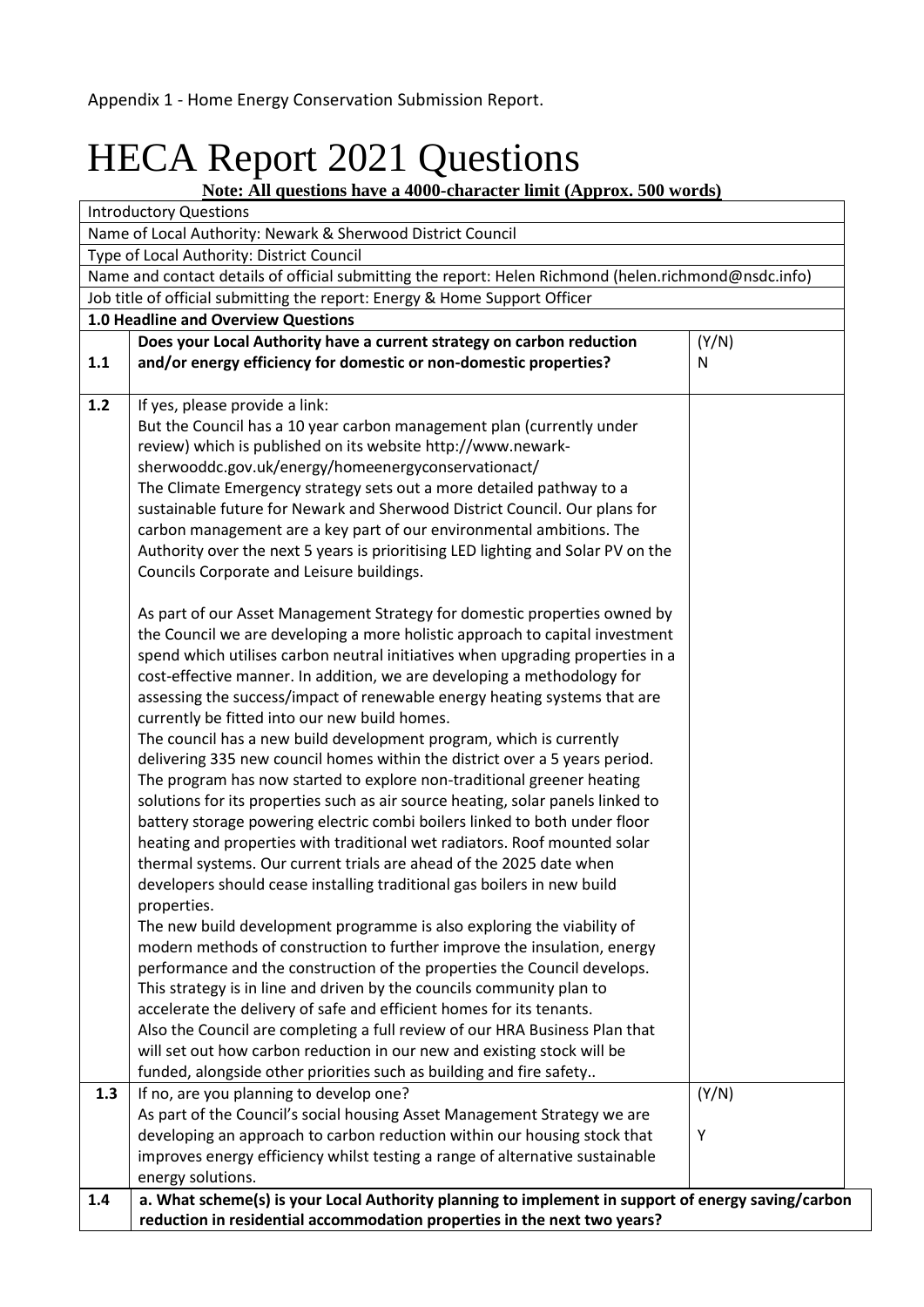Subject to funding, the Council plans to continue to provide the Warm Homes on Prescription (WHOP) service.

We plan to continue working with current and future Energy Company Obligation schemes, as well as planning and implementing our own targeted ECO LA Flex schemes to enable owner occupiers to insulate and heat hard to treat/heat homes.

We will deliver the Green Homes Grant: Local Authority Delivery Phase 2 to carry out measures of saving householder's money, cutting carbon and creating green jobs via use of Regional Energy Hubs and Eon partnership.

We will carry out a new stock condition survey for our owned domestic premises and calculate the costs and develop plans to improving our current average band C rating to an individual property band C rating, or above.

We currently commission a local Debt Advice Service from Citizens Advice and this will continue.

The Council also plans to subscribe to a public-facing communications service provided by Marches Energy Agency.

We will continue working with trusted partners such as the Nottinghamshire-wide Warm Homes Hub which offers support to residents struggling with their health, household income and energy costs.

1.5 **What has been, or will be, the cost(s) of running and administering the scheme(s), such as the value of grants and other support made available, plus any other costs incurred (such as administration) as desired.**

Green Homes Grant: Local Authority Delivery Phase 2 £724,850 for 2021. Warm Homes on Prescription grant not yet confirmed.

The Council incurs administrative costs associated with the programmes in 1.4 of £74,650 per annum.

A challenge for the Council is the swift responses required to grant funding opportunities that challenge our procurement arrangements and the gap in our resources on carbon and project management for successful bids.

**1.6 What businesses, charities, third sector organisations or other stakeholders do you work with to deliver the scheme(s)?**  Newark & Sherwood District Council works with a plethora of organisations to develop and deliver

the fuel poverty alleviation schemes mentioned above, including:

- Other district/borough/county councils within Nottinghamshire
- Referral partners such as GPs, health & social care professionals and council officers
- Charities such as Citizens Advice and Age UK Nottingham & Nottinghamshire
- The Coal Industries Social Welfare Organisation
- Nottinghamshire Fire & Rescue Service
- Local contractors such as Vinshire Plumbing & Heating Ltd and UK Gas Services Ltd.
- Local insulation companies such as Westville Insulation Ltd.
- ECO funding providers, energy suppliers and managing agents such as AgilityEco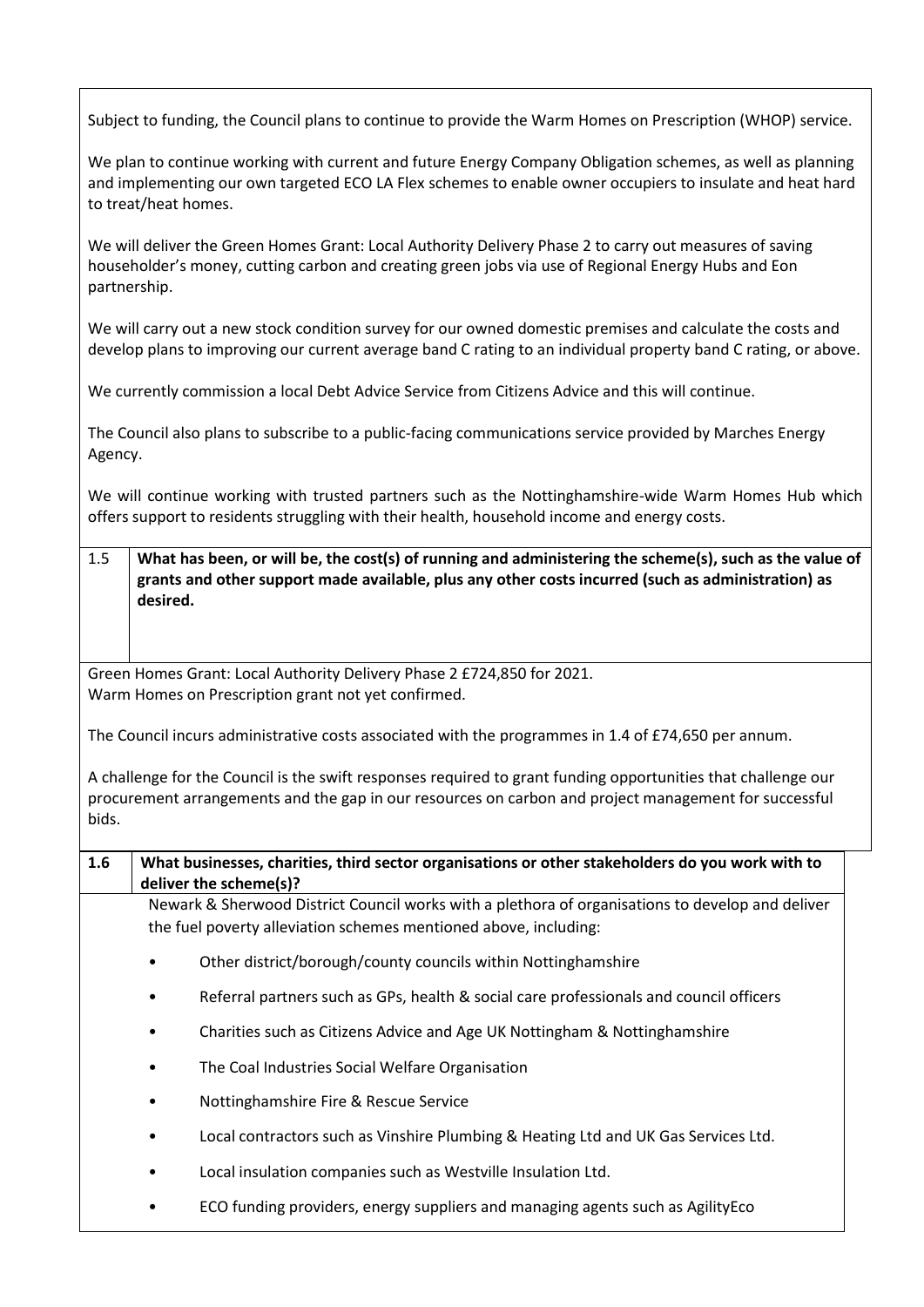- Nottingham Energy Partnership (NEP)
- Marches Energy Agency (MEA)
- Landlords and letting agents
- **Councillors**
- Efficiency East Midlands (EEM)

**1.7 What has been, or will be, the outcome of the scheme(s)? These outcomes could include energy savings, carbon savings, economic impacts such as job creation and/or increased business competitiveness or societal impacts such as alleviation of fuel poverty and/or improved health outcomes etc.**

The schemes outlined above help achieve improved health outcomes, alleviated/reduced fuel poverty by delivering affordable warmth and contribute towards both energy and carbon savings.

Using local delivery partners helps protect/create jobs and brings wider societal impacts such as warm homes in which children and the elderly don't just survive but thrive.

Improvements in domestic energy efficiency are contributing towards the government's Fuel Poverty Strategy; moving as many fuel poor residents as possible towards EPC Band C.

### **Case Study**

PB was having problems with her heating so approached the council for help as she has few savings and couldn't afford to replace her ailing boiler. The Council's Energy advisor referred PB (an elderly home owner, living alone) to Citizens Advice to get free, confidential advice on maximising her income and getting a better energy deal.

PB has several long-term health conditions and Citizens Advice identified that she qualified for Attendance Allowance. They helped her make an application and she was awarded Attendance Allowance at the highest level. This award qualified PB for Guarantee Pension Credit and full help with her council tax. Her benefit entitlement increased her weekly income by circa £135/week. Being entitled to Guarantee Pension Credit also meant PB met the council' criteria for help with a new free boiler. Citizens Advice then checked her energy tariff and carried out a comparison, discovering she could save up to £352 on her annual energy bills by switching to a different Supplier.

PB also met the criteria for the Warm Home Discount which entitled her to an additional £140 payment into her electricity account. As her son (who lives nearby) dealt with her energy bills and operated an online account on her behalf, she gave Citizens Advice permission to contact him with the relevant details and they advised him how to switch once the Warm Home Discount had been paid to PB's account.

|                                                                                                      | <b>2.0 Communications</b>                                                                         |       |
|------------------------------------------------------------------------------------------------------|---------------------------------------------------------------------------------------------------|-------|
| 2.1                                                                                                  | Does your local authority provide any advisory service to customers on how                        | (Y/N) |
|                                                                                                      | to save energy?                                                                                   | Yes   |
| 2.2                                                                                                  | If yes to question, please briefly outline how this is undertaken (or enter 'N/A' if appropriate) |       |
| The Council subscribes to a public-facing communications service which provides residents with       |                                                                                                   |       |
| information, advice and education on domestic energy efficiency, carbon emissions reduction and      |                                                                                                   |       |
| affordable warmth. This service is delivered by third sector partner, Marches Energy Agency.         |                                                                                                   |       |
| A website provides advice and guidance to residents and active low carbon community groups to        |                                                                                                   |       |
| encourage and support domestic energy efficiency and other low carbon behaviour change. One-to-one   |                                                                                                   |       |
| advice is available for community groups wanting to set up community energy schemes or undertake low |                                                                                                   |       |

carbon initiatives. This partnership also enables access to training for front-line staff, including social workers, health professionals and Councillors.

In addition, the Council uses its own website to promote energy saving home improvement grants, such as the Green Homes Grant voucher scheme, and other relevant support available to residents.

#### **2.3 How do you communicate or encourage energy saving amongst domestic consumers and/or local business?**

The Council is a member of the Nottinghamshire & Derbyshire Local Authorities' Energy Partnership which commissions the delivery of an ongoing publicity campaign to raise awareness and encourage action on domestic energy efficiency. Charity, Marches Energy Agency (MEA), delivers this service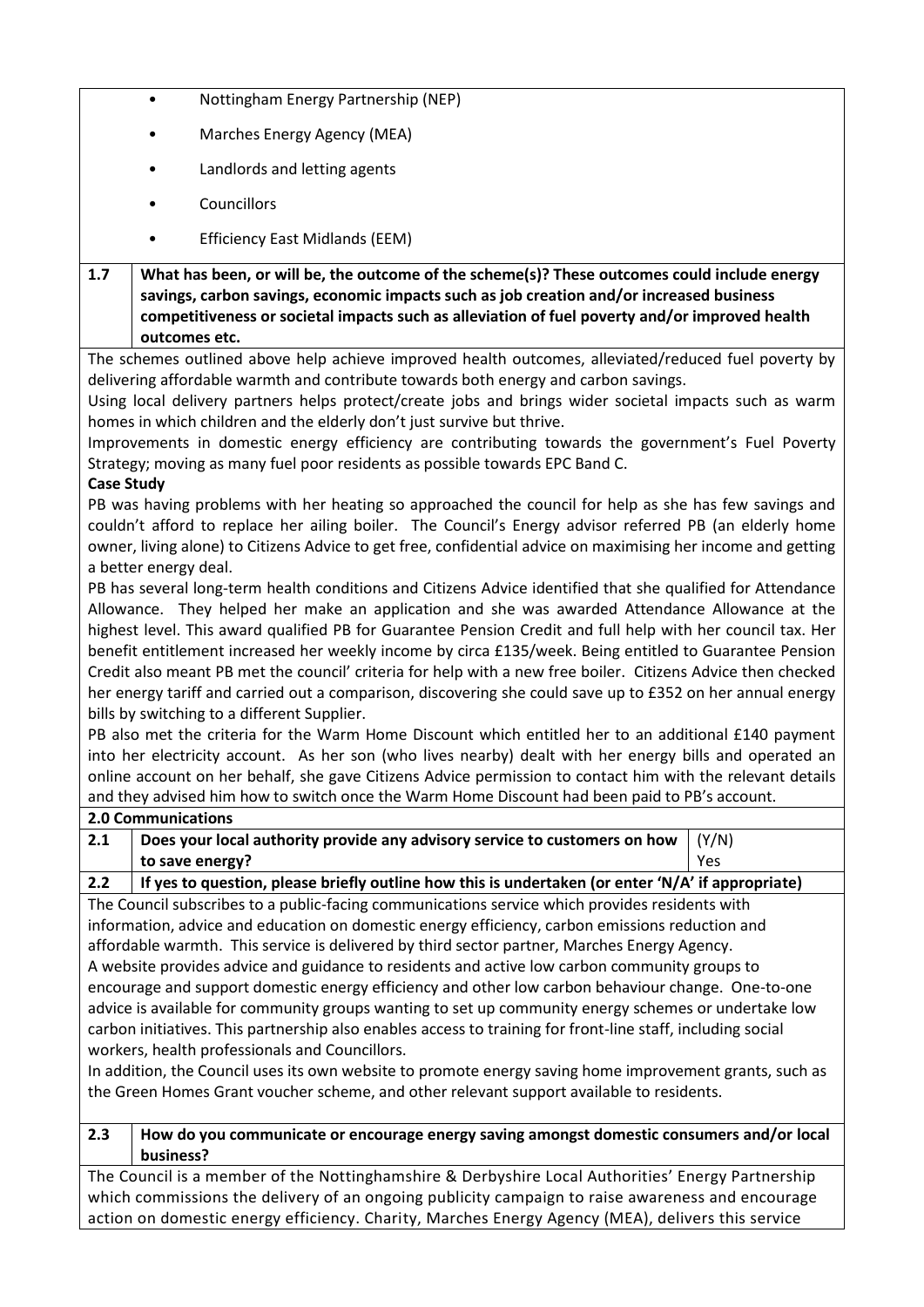which includes an informative website http://www.everybodys-talking.org, providing tips on energy efficiency and affordable warmth; tailored support is also given by MEA to community groups which are active in promoting energy efficiency, renewable energy and carbon reduction locally. The Council uses its own website to promote energy saving home improvement grants, such as the Green Homes Grant voucher scheme, and other relevant support available to residents. Residents who contact the Council for energy efficiency advice are generally referred to the government-supported Simple Energy Advice website. The Council's 'Invest in Newark & Sherwood' business service operate a range of support programmes for business growth and diversification. This includes training and awareness programmes with key partners such as the East Midlands Chamber, Nottinghamshire Business Venture, Nottinghamshire Business Growth Hub, Local Colleges and Government departments. This training has included procurement, intellectual property, digital, skills and there is an intent to deliver awareness and training to business in carbon net zero and energy saving. Further the team also operate a 'grantfinder' programme and seek to provide businesses with direction in how to access finance for initiatives and programmes including on energy saving offers. **3.0 Local Green Supply Chains 3.1 Have you made any assessment, or undertaken any analysis of the existing capacity in your local energy efficiency retrofit supply chain to support the decarbonisation of buildings by 2050? If Yes, please summarise the outcomes.** No **3.2 What actions are you taking, if any, to upskill and/or grow the local energy efficiency installer supply chain? This could include the facilitation of training, and local installer networking opportunities**. N/A The Council will consider a range of offers in the next three years 2021-23. **3.3 What actions are you taking, if any, to promote energy efficiency and the installer supply chain to consumers, and encourage households to consider energy retrofit?** The Council promotes the use of energy efficient products amongst consumers through the various schemes outlined above. **3.3b If no action is taking place in either of these two areas, please let us know of any barriers you have encountered.** Yes Not having sufficient resources or funding for resources to take action in this area. **3.4 How effectively is your LA able to engage (Trustmark/PAS2035/PAS2030 certified) installers?** Do not directly engage. **3.5 Do you have any plans to develop policies or initiatives in this space over the next five years as part of supporting your local decarbonisation efforts?** Yes The Council is in the process of completing its de-carbonation strategy. **4.0 Social Housing 4.1 What action, if any, has your LA taken to install energy efficiency or low carbon heat measures in social housing? Have these been installed to a satisfactory quality? What actions (if any) have your social housing partners taken?** The council funded through Renewal heating Incentive 2; has to date installed 24 air source heat pumps in social housing properties that were off gas mains supply and were using oil based fuel systems and solar thermal insulation where there was a solid wall construction. Over 5 year period the Council has insulated 714 (including all our Wimpey-No-fines) in our domestically owned stock. We have fitted solar PV 420 to social housing properties. **4.2 Do you have easy access to the information/knowledge within your organisation that you would expect to need for social housing retrofit Partly**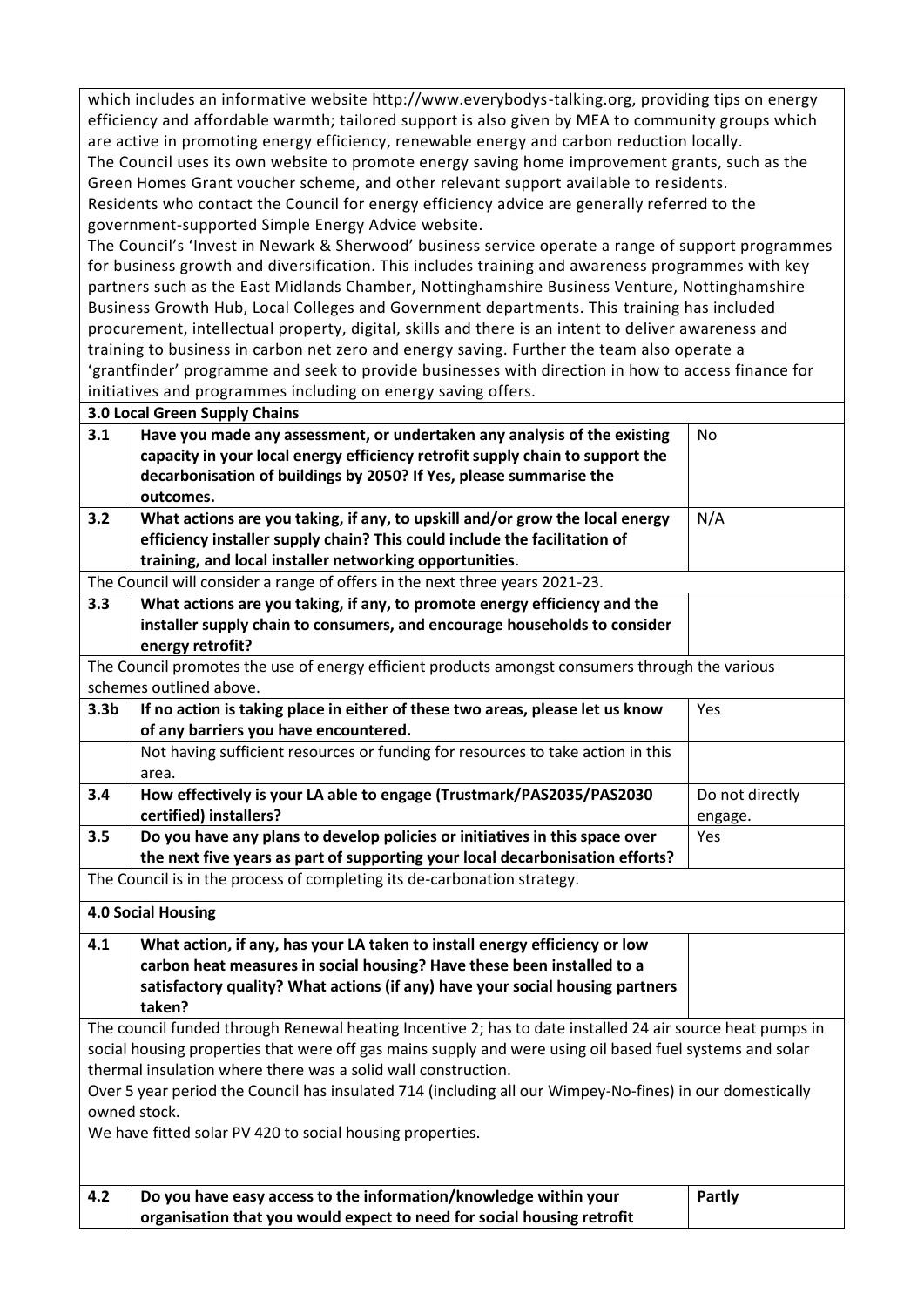|                                                                                                              | projects? (e.g. stock condition; property data; approach to procurement;<br>alignment with existing internal maintenance/upgrade plans; tenant                                           |           |  |
|--------------------------------------------------------------------------------------------------------------|------------------------------------------------------------------------------------------------------------------------------------------------------------------------------------------|-----------|--|
|                                                                                                              | engagement and management plans; costings).                                                                                                                                              |           |  |
|                                                                                                              | If no, would it be easy/difficult to obtain this information?                                                                                                                            |           |  |
|                                                                                                              | Whilst the Council currently has access to stock condition data, we recognise that all our data needs<br>refreshing and a 20% stock condition survey project will commence in July 2021. |           |  |
|                                                                                                              | The Council are also upgrading the IT system to ensure it can hold the data we are collecting as well as                                                                                 |           |  |
|                                                                                                              | refreshing our energy efficiency modelling for our stock.                                                                                                                                |           |  |
|                                                                                                              | Once this data has been assessed it will form the revised capital investment programme for all the Council's                                                                             |           |  |
|                                                                                                              | social housing.                                                                                                                                                                          |           |  |
|                                                                                                              | The Council continue to work on alignment of day to day repairs and longer term investment programmes                                                                                    |           |  |
|                                                                                                              | to ensure value for money.                                                                                                                                                               |           |  |
|                                                                                                              | The Council will be looking at our new tenant engagement and participation model this year that will                                                                                     |           |  |
|                                                                                                              | include how we engage around carbon reduction and responding to the Social Housing Charter.                                                                                              |           |  |
| 4.3                                                                                                          | Have you experienced any challenges to retrofit, including during any                                                                                                                    |           |  |
|                                                                                                              | previous government schemes you have taken part in (e.g. supply chain,                                                                                                                   |           |  |
|                                                                                                              | funding, tenant cooperation, mixed tenure, split incentive, policy clarity,                                                                                                              |           |  |
|                                                                                                              | etc)? Please provide some detail. Have social housing partners reported any                                                                                                              |           |  |
|                                                                                                              | challenges to retrofit?                                                                                                                                                                  |           |  |
|                                                                                                              | The Council has not participated in some grant schemes due to the tight deadlines for completion, a lack of                                                                              |           |  |
|                                                                                                              | resource in-house to manage the schemes and the small supply of suitable contractors in the area.                                                                                        |           |  |
|                                                                                                              | Some of our blocks are mixed tenure which makes engagement challenging if the leaseholder has no access                                                                                  |           |  |
| to funds.                                                                                                    |                                                                                                                                                                                          |           |  |
|                                                                                                              | A challenge for NSDC is our overall EPC rating is C, and nothing below a D - following all works completed                                                                               |           |  |
|                                                                                                              | via Decent Homes Programme so access to funding is limited as in some cases our stock isn't the most                                                                                     |           |  |
|                                                                                                              | poorly rated.                                                                                                                                                                            |           |  |
|                                                                                                              | There also remains some confusion on the impact of improvements on a Right To Buy application as this                                                                                    |           |  |
|                                                                                                              | may affect our ability to retrofit if the tenant is looking to purchase and will lose discount due to works                                                                              |           |  |
|                                                                                                              | completed. Equally the Council is investing in homes that are moving into the private sector and has no                                                                                  |           |  |
|                                                                                                              | recompense for this.                                                                                                                                                                     |           |  |
|                                                                                                              | Over 50% of our tenants are over 60 and the level of disruption /timing of previous schemes (particularly                                                                                |           |  |
|                                                                                                              | with the pandemic) has meant a lot of our homes that could be included have not been put forward due to                                                                                  |           |  |
| timing.                                                                                                      |                                                                                                                                                                                          |           |  |
| 4.4                                                                                                          | How does your LA currently/how will your LA in future plan to go about                                                                                                                   |           |  |
|                                                                                                              | identifying suitable housing stock and measures for retrofit? How do social                                                                                                              |           |  |
|                                                                                                              | housing partners identify suitable stock? By the same measures or via a                                                                                                                  |           |  |
|                                                                                                              | different method?                                                                                                                                                                        |           |  |
|                                                                                                              | Working in partnership with other stakeholders and current partners in the district and obtaining robust                                                                                 |           |  |
|                                                                                                              | stock condition data for the council's social housing stock. In the private rented sector, developing the                                                                                |           |  |
|                                                                                                              | relationship with private landlords in the DASH forum by sharing practical advice on improving energy                                                                                    |           |  |
| efficiency.                                                                                                  |                                                                                                                                                                                          |           |  |
| 4.5                                                                                                          | What considerations would make you more or less likely to apply for                                                                                                                      |           |  |
|                                                                                                              | government funding? If known, what is the opinion of your social housing                                                                                                                 |           |  |
|                                                                                                              | partners?                                                                                                                                                                                |           |  |
|                                                                                                              | Simple application processes with longer timescales to complete the work, longer term funding                                                                                            |           |  |
|                                                                                                              | programmes i.e. over 5 year not year on year, support for administration and project management. Also,                                                                                   |           |  |
| how this links into wider regeneration as some stock, whilst it can be retrofitted would be better to be     |                                                                                                                                                                                          |           |  |
| regenerated as it becomes no longer fit for purpose - there is no scope for this in current funding streams. |                                                                                                                                                                                          |           |  |
| 4.6                                                                                                          | To what extent are social housing tenants willing or unwilling to undergo                                                                                                                | Not known |  |
|                                                                                                              | retrofit, and what are the barriers and facilitators to their participation? If                                                                                                          |           |  |
|                                                                                                              | known, is this the same opinion across all social housing tenants or is it                                                                                                               |           |  |
|                                                                                                              | different with HA and ALMO tenants?                                                                                                                                                      |           |  |
|                                                                                                              | It is likely these are ease of use of new / unfamiliar technology, impact on                                                                                                             |           |  |
|                                                                                                              | rents and impact on their energy bills. The Council will consult with tenants                                                                                                            |           |  |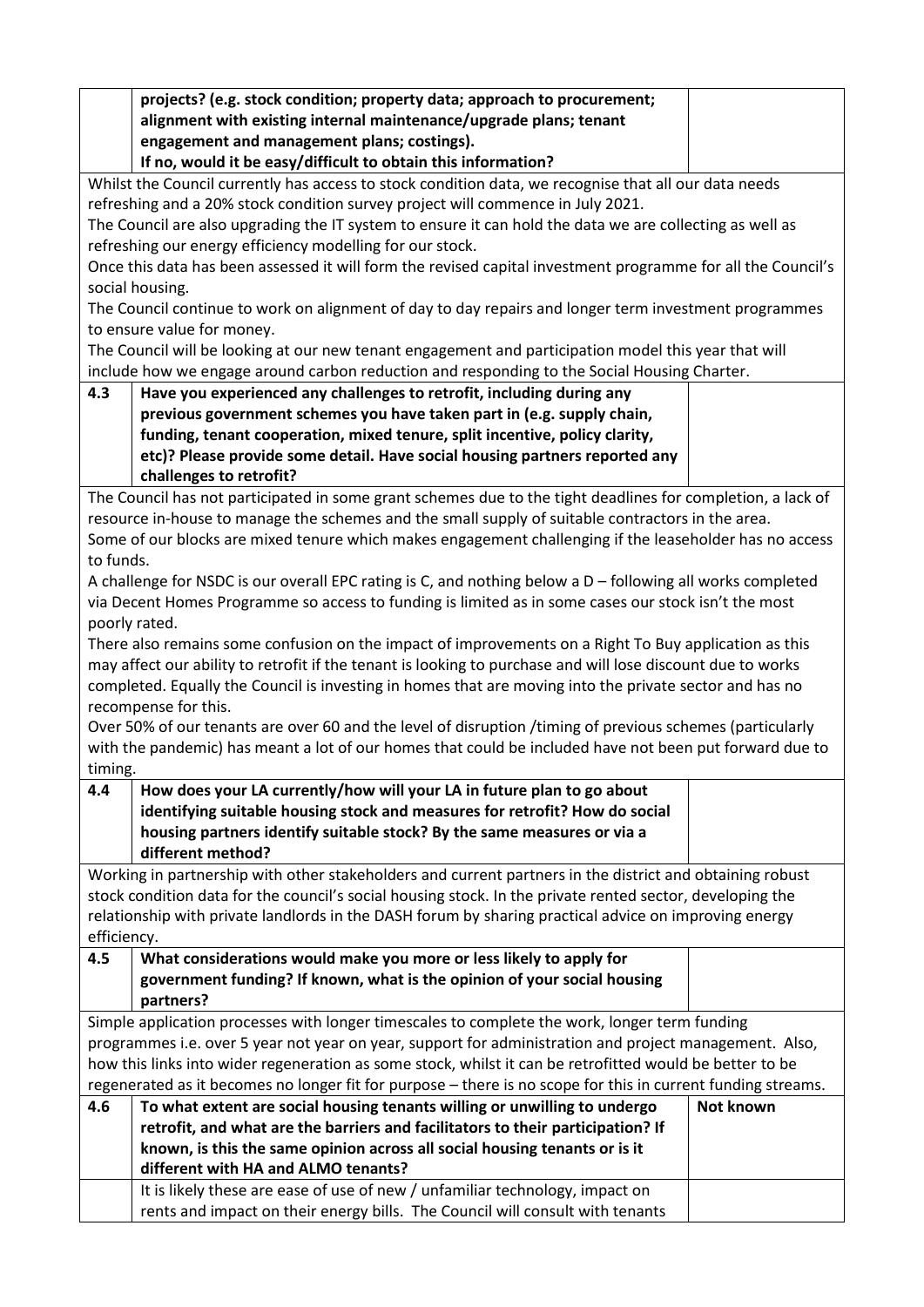|                                                                                                                                                                                                            | over 2021 to understand the barriers to retrofitting within the district.                                                                                                                                               |       |
|------------------------------------------------------------------------------------------------------------------------------------------------------------------------------------------------------------|-------------------------------------------------------------------------------------------------------------------------------------------------------------------------------------------------------------------------|-------|
| 4.7                                                                                                                                                                                                        | Does the approach to retrofit change for leaseholders in mixed tenure<br>blocks? What encourages them to co-operate?                                                                                                    |       |
|                                                                                                                                                                                                            | The Council have low numbers of leaseholders who will be included in the                                                                                                                                                |       |
|                                                                                                                                                                                                            | consultation above.                                                                                                                                                                                                     |       |
|                                                                                                                                                                                                            | 5.0 Domestic Private Rented Sector (PRS) Minimum Energy Efficiency Standards                                                                                                                                            |       |
| 5.1                                                                                                                                                                                                        | Is your authority aware of the PRS Minimum Efficiency Standards                                                                                                                                                         | (Y/N) |
|                                                                                                                                                                                                            | regulations requiring private rentals in England and Wales to meet a                                                                                                                                                    | Υ     |
|                                                                                                                                                                                                            | minimum energy performance rating of EPC Band E as of April 2020, unless                                                                                                                                                |       |
|                                                                                                                                                                                                            | a valid exemption applies?                                                                                                                                                                                              |       |
| 5.2                                                                                                                                                                                                        | Which team within your authority is responsible for, leading on enforcement of the PRS minimum                                                                                                                          |       |
|                                                                                                                                                                                                            | standard? Please provide the contact details of the person leading this team.                                                                                                                                           |       |
| Alan                                                                                                                                                                                                       | Batty (Business Manager, Environmental Health & Licensing). Email: alan.batty@newark-                                                                                                                                   |       |
|                                                                                                                                                                                                            | sherwooddc.gov.uk                                                                                                                                                                                                       |       |
| 5.3                                                                                                                                                                                                        | What method or methods does your authority use to communicate with landlords and tenants                                                                                                                                |       |
|                                                                                                                                                                                                            | about the standards and other related issues?                                                                                                                                                                           |       |
|                                                                                                                                                                                                            | The delivery of a Landlords Forum within current restrictions has been difficult but the Authority                                                                                                                      |       |
|                                                                                                                                                                                                            | contributed to a virtual on-line forum hosted by DASH; made available to all private sector landlords in the<br>North Notts area. Issues surrounding energy efficiency were highlighted, together with on-going changes |       |
|                                                                                                                                                                                                            | to statutory obligations placed on the sector (e.g. minimum EPC standards and the relationship with the                                                                                                                 |       |
|                                                                                                                                                                                                            | Housing Health & Safety Rating system, practical ways to improve energy efficiency and the financial                                                                                                                    |       |
|                                                                                                                                                                                                            | assistance available).                                                                                                                                                                                                  |       |
|                                                                                                                                                                                                            | Tenants have proved more difficult to target, despite a proactive advertising campaign, so help is given on a                                                                                                           |       |
|                                                                                                                                                                                                            | case-by-case basis.                                                                                                                                                                                                     |       |
| 5.4                                                                                                                                                                                                        | What barriers, if any, does your local authority face enforcing these regulations (e.g. identifying                                                                                                                     |       |
|                                                                                                                                                                                                            | non-compliant properties/landlords, budgeting/resourcing, any legal issues)?                                                                                                                                            |       |
|                                                                                                                                                                                                            | Tenants have proved more difficult to target, despite a proactive advertising campaign, so help is given on a                                                                                                           |       |
| case-by-case basis. This has been exacerbated by having absent landlords and a small private rented                                                                                                        |                                                                                                                                                                                                                         |       |
| market that means demand far outstrips supply. There is therefore, not necessarily a an incentive or the                                                                                                   |                                                                                                                                                                                                                         |       |
|                                                                                                                                                                                                            | drive for private landlords to improve properties                                                                                                                                                                       |       |
| 5.6                                                                                                                                                                                                        | Do you directly target landlords of EPC F and G rated properties to enforce                                                                                                                                             | (Y/N) |
|                                                                                                                                                                                                            | these regulations? If yes, how? If no, please explain.                                                                                                                                                                  |       |
|                                                                                                                                                                                                            | NSDC protocol is to request a copy of the EPC in all complaints by tenants against their Landlord. This                                                                                                                 |       |
|                                                                                                                                                                                                            | response complements the proactive work taken by this Authority. The Authority is currently exploring                                                                                                                   |       |
|                                                                                                                                                                                                            | options for improving our knowledge of non-compliant PRS properties (via the Local Authority Energy                                                                                                                     |       |
|                                                                                                                                                                                                            | Partnership and a potential stock condition-modelling project) and this data will be used for an initial mail                                                                                                           |       |
|                                                                                                                                                                                                            | shot plus subsequent targeted enforcement (if deemed appropriate/proportionate/affordable).                                                                                                                             |       |
|                                                                                                                                                                                                            | 6.0 Financial Support for Energy Efficiency                                                                                                                                                                             |       |
| 6.1                                                                                                                                                                                                        | What financial programmes, if any, do you have to promote domestic energy efficiency or energy                                                                                                                          |       |
|                                                                                                                                                                                                            | saving? If applicable please outline the budget (and % of the budget that is used), where such                                                                                                                          |       |
|                                                                                                                                                                                                            | funding is sourced and where it is targeted.                                                                                                                                                                            |       |
|                                                                                                                                                                                                            | (If you do not have any financial assistance programmes, please enter 'N/A' and move onto the<br>next section 'Fuel Poverty')                                                                                           |       |
|                                                                                                                                                                                                            |                                                                                                                                                                                                                         |       |
| The Warm Homes on Prescription programme (WHOP) is now managed and delivered locally to Newark<br>and Sherwood District Council's residents as an integral part of the Energy & Home Support team's offer. |                                                                                                                                                                                                                         |       |
| WHOP targets fuel poor owner-occupiers/private-renters with long term, cold-sensitive health conditions.                                                                                                   |                                                                                                                                                                                                                         |       |
| To qualify, householders need to either be in receipt of a qualifying passport benefits or have a gross                                                                                                    |                                                                                                                                                                                                                         |       |
| household income of no more than £16,010 per annum. Savings and investments must not exceed £16K.                                                                                                          |                                                                                                                                                                                                                         |       |
| WHOP installations are funded primarily by the Better Care Fund (plus ECO contributions where                                                                                                              |                                                                                                                                                                                                                         |       |
|                                                                                                                                                                                                            |                                                                                                                                                                                                                         |       |
|                                                                                                                                                                                                            | appropriate).                                                                                                                                                                                                           |       |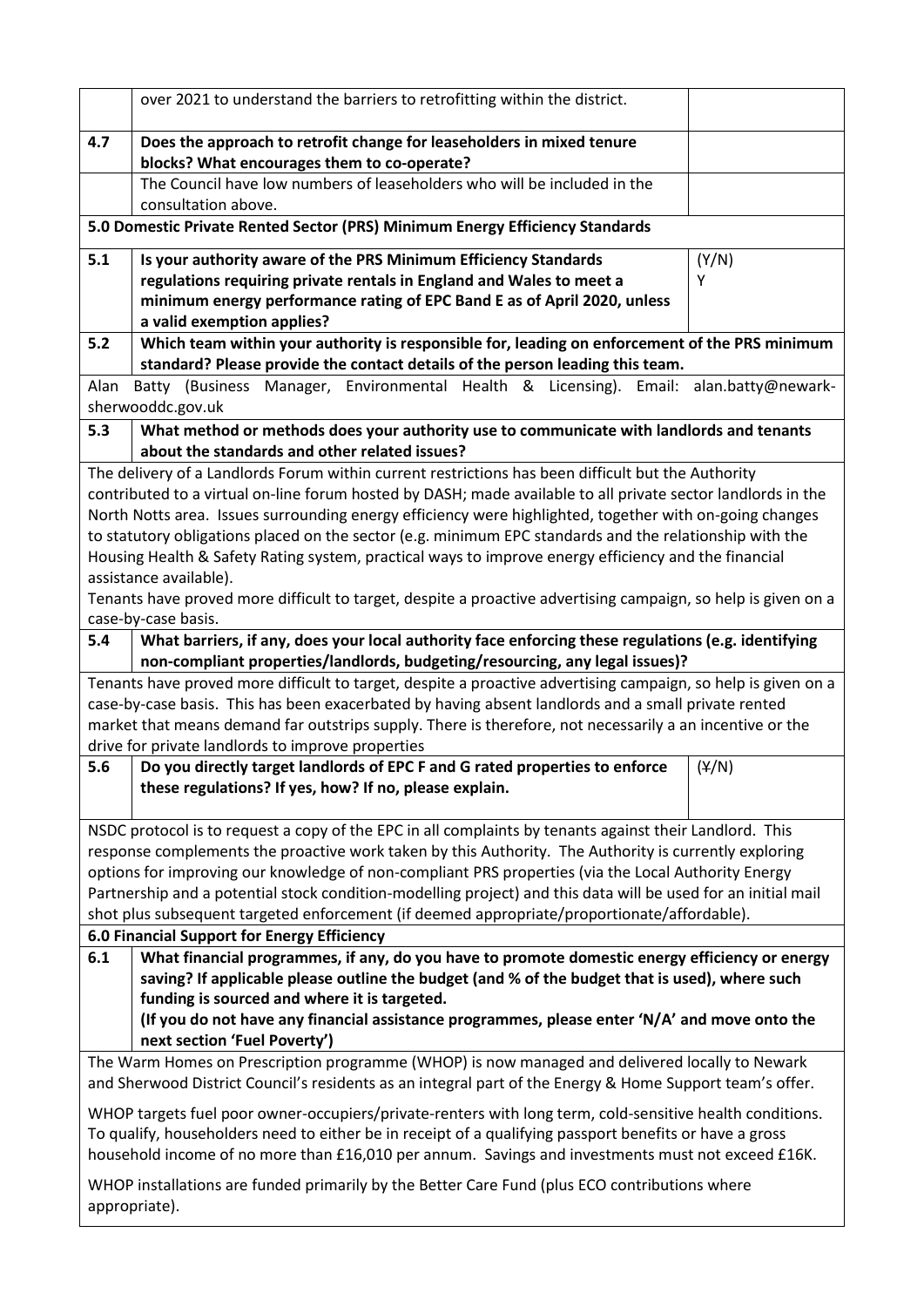The Covid-19 pandemic has resulted in a reduction in spend for WHOP for the financial year 2020/21. However, any unallocated funding will be carried forward into the next financial year and re-invested into future WHOP activity 2021-23 estimated at £200k.

Newark & Sherwood District Council's is currently completing a park homes improvement project in the deprived ex-coalfield community area of Ollerton. This scheme, funded by the Warm Homes Fund, resulting in the first time mains gas connections to 44 park homes, together with the replacement of expensive-to-run LPG/solid fuel heating systems to mains gas. The total capital value of this scheme is circa £200K.

### 6.2*.* **What future investment for energy efficiency or low carbon heat measures do you have planned, and when are these investments planned for?**

The Council is currently in talks with Cadent, the Warm Homes Fund and other strategic partners regarding future investment plans but, at the time of writing, proposals are still at early development stage. As outlined above, the Councils own housing asset strategy has targeted for all its domestically owned buildings to be EPC C rating or above by 2026 the details of how this will be achieved have not yet be agreed.

| 7.0 Fuel Poverty |                                                         |       |
|------------------|---------------------------------------------------------|-------|
| 7.1              | Does your local authority have a fuel poverty strategy? | (Y/N) |

Y

The Council's priorities, ambitions, achievements and plans are summarised in our bi-annual HECA report [\(http://www.newark-sherwooddc.gov.uk/energy/homeenergyconservationact/\)](http://www.newark-sherwooddc.gov.uk/energy/homeenergyconservationact/) which shows how, locally, we are supporting the aims of the Fuel Poverty Strategy for England and the statutory target to ensure that as many fuel poor homes as is reasonably practicable achieve a minimum energy efficiency rating of Band C by 2030.

The Council collaborates with other councils across Nottinghamshire and Derbyshire as the Local Authorities' Energy Partnership (LAEP) to tackle fuel poverty. All LAEP councils have an intention to tackle the 'worst first' both in terms of the most energy inefficient housing and the most fuel poor and vulnerable households. This has resulted in the development and delivery of highly effective warm and healthy home programmes across the area and, specifically, the Nottinghamshire Warm Homes on Prescription project. This targets the most vulnerable fuel poor householders who also suffer from long term health conditions made worse by the cold. Over the last two years hundreds of individuals have been assisted with a combination of fully funded new heating systems, gas connections and insulation, and assistance to maximise income and reduce energy costs across the county.

The limited human resources available within Newark & Sherwood District Council make it impossible to assist the broader fuel poor population, so councils' strategies aim to guide and support all fuel poor residents to access whatever help is available. Nottinghamshire County Council Public Health commissions local charity Nottingham Energy Partnership (NEP) to provide a Healthy Housing programme which supports residents to access local and national grants that tackle fuel poverty.

Other collaborative partnerships have recently been formed (such as the Nottinghamshire-wide Warm Homes Hub) which are enabling Newark & Sherwood District Council residents to be signposted to ECO/ECO LA Flex/GNG LAD funded energy efficiency home improvement measures.

### **7.2 What steps have you taken to identify residents/properties in fuel poverty? (enter 'N/A' if appropriate). What blockers, if any, have there been in identifying households in fuel poverty?**

The WHOP project helps identify, target and assist the most vulnerable fuel poor residents through a now well-established support process. Clients are referred into the project by a network of trusted partner organisations that deliver frontline services such as environmental health officers, health & social care professionals and consumer advice organisations.

The wider fuel poor population are assisted through the Healthy Housing programme, outlined above, which is promoted through a range of community activities such as flu clinics and stalls at public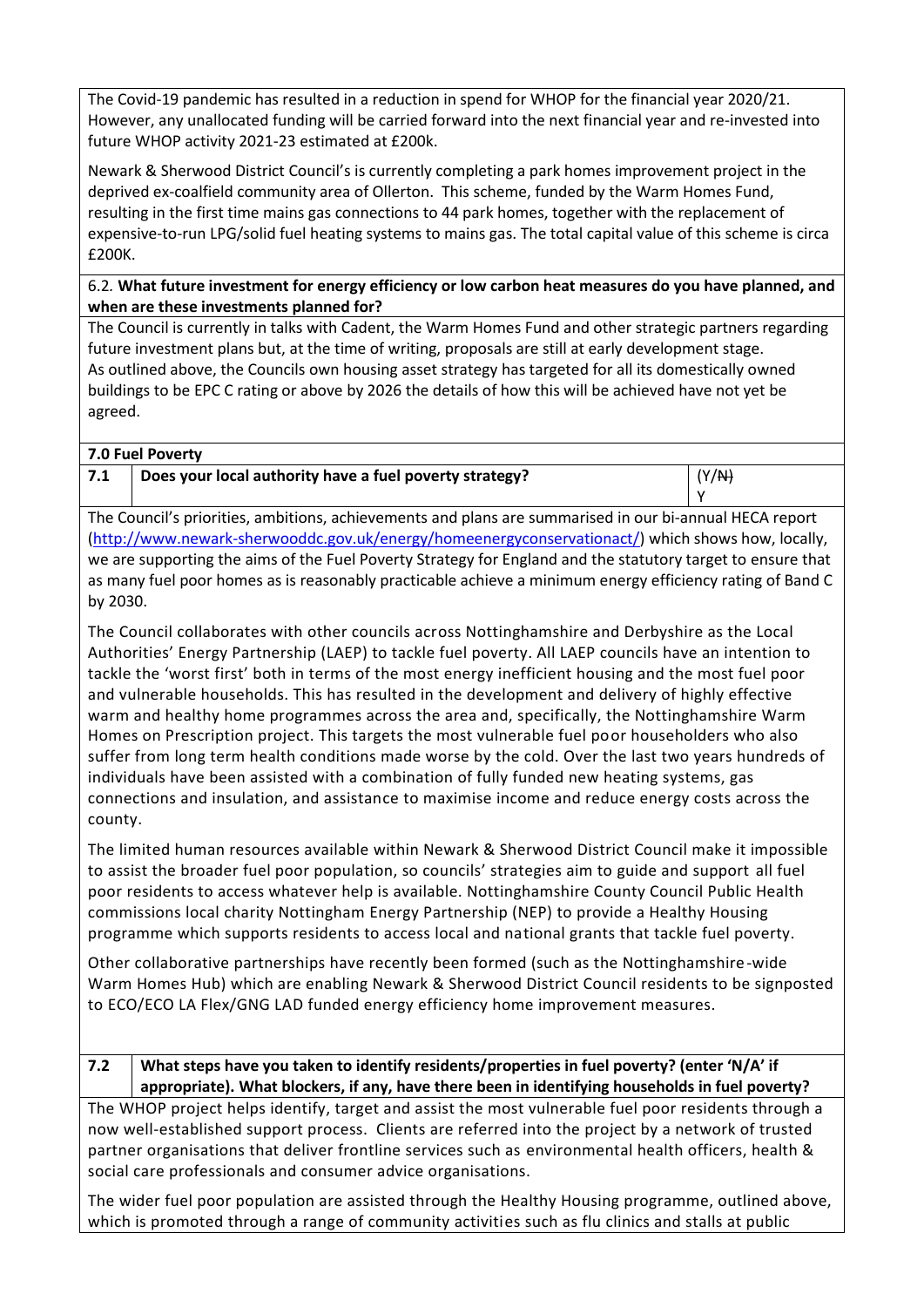events.

Park Home residents are at relatively high risk of fuel poverty and were previously targeted for Warm Homes Discount payments. (The Council wrote to residents reminding them of the need to apply for the grant directly to the charity, Charis, to avoid missing out.) We then applied for Warm Homes Grant Fund funding to pro-actively target a park homes site where a high proportion of residents were known to be living on low incomes and struggling to achieve affordable warmth. The scheme is nearing completion and has benefitted over 40 low income residents by providing mains gas connections/gas central heating to replace the expensive LPG/solid fuel alternative.

N.B. Blockers – limited resources, creating demand can't satisfy

The Council are undertaking "getting to know you" visits with all our tenants over the next two years, part of this contact is to understand how well the home is working for the residents and issues around affordability including fuel poverty.

### **7.3 How does fuel poverty interlink with your local authority's overall carbon reduction strategy? (enter 'N/A' if appropriate)**

The Council acknowledges the requirement for local government to improve the energy efficiency of residential accommodation as outlined in the Climate Change Act 2008 and has an ambition to reduce domestic emissions of carbon dioxide and to help reduce fuel poverty across the district.

Improvements in a home's energy efficiency is likely to result in an overall reduction in carbon emissions even if the household was under-heating the home due to fuel poverty; given the tight constraint on finances in these circumstances, a household is likely to aim to spend at least a little less on its heating than prior to improvements as long as the home is also warmer – a balancing act that can be achieved if a significant improvement in energy efficiency can be achieved.

# 7.4. **Please highlight any fuel poverty issues specific to your area.**

Park Homes in Newark & Sherwood district have been specifically identified as difficult to heat. We have a number of areas that are off gas, and or very old buildings that are not easy to retrofit. Some of our residents are asset rich and cash poor making upgrading homes very difficult. In the mainly rural and old mining communities in the west of the district, the working population is expected to significantly drop in the next 18 years, and that on top of current below average wages (for Nottinghamshire) and higher proportion in part-time employment in these areas will make it difficult for families to move out of poverty.

# **7.5 What measures or initiatives have you taken to promote fuel cost reduction for those in fuel poverty? (enter 'N/A' if not appropriate)**

**Include information on partnerships with local businesses or energy providers you have.** Previously, the LAEP has engaged with fuel tariff switch provider iChoosr to investigate the merits in a whole county approach to encouraging residents, particularly those in fuel poverty, to seek a cheaper fuel tariff. A pilot auction was held in Nottinghamshire which demonstrated the potential impact of the

initiative which works by aggregating the 'buying power' of large numbers of residents and seeking the best tariff on the day of the auction. Newark and Sherwood District Council promoted the offer on the council's website.

The WHOP project (via its partnership with Citizens Advice Sherwood & Newark) and the Healthy Housing project both offer fuel tariff switching advice and support on a bespoke basis to households in fuel poverty both private and social housing sector.

We also work with Severn Trent to promote initiatives that encourage savings on water bills.

# 8.0 **Green Homes Grant Local Authority Delivery**

**Of the £2bn Green Homes Grant scheme introduced in summer 2020, £500m was assigned for Local Authority Delivery (LAD). LAD enables Local Authorities to bid for grant funding to support low income households in their area with energy efficiency and low carbon heating upgrades. £200m was made available through Local Authority grant competitions in 2020, known as phases 1A and 1B and £300m was allocated under Phase 2 between the five regional Local Energy Hubs.**

8.1 **Has your Local Authority Participated in GHG: LAD? Yes**

**If no, please indicate what barriers prevented you from participation in the scheme.**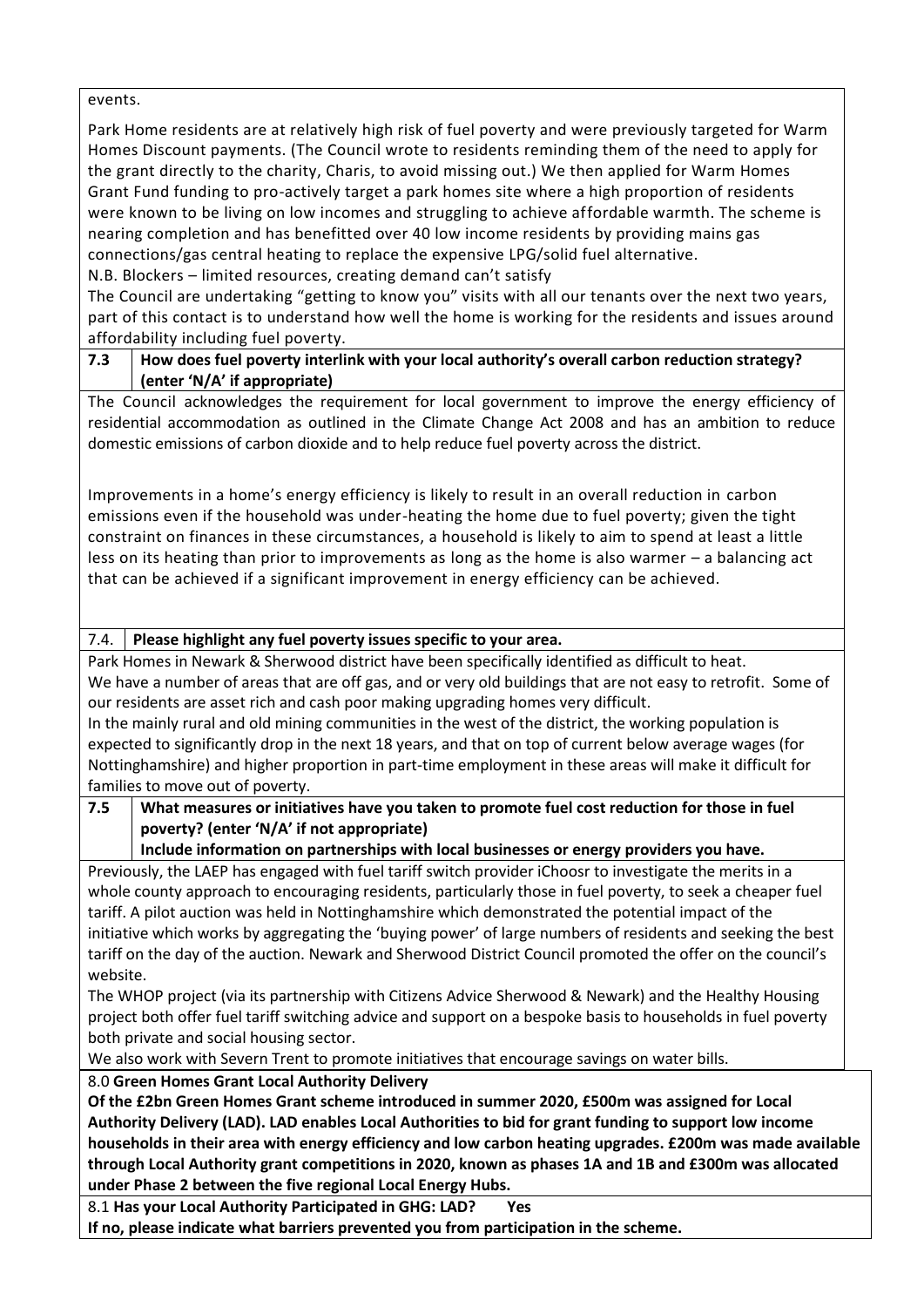8.2 Would your Local Authority be in a position to manage the delivery of upgrades through a scheme such as LAD in 2022? Yes with support

If no, please indicate what barriers would prevent you from delivering upgrades in your area. Support with resources (maybe across a number of LAs in Notts) to enable us to manage a fast-turnaround upgrade scheme. Also local and national contractors indicate very limited capacity due to high demand for their services. We are seeing these challenges in existing procurement exercises.

# **9.0 The Energy Company Obligation**

**The Energy Company Obligation (ECO) is an obligation on energy suppliers aimed at helping households cut their energy bills and reduce carbon emissions by installing energy saving measures. Following the Spring 2018 consultation, the Government set out in its [response](https://assets.publishing.service.gov.uk/government/uploads/system/uploads/attachment_data/file/727065/Energy_Company_Obligation_ECO3_2018-2022.pdf) that ECO3 will fully focus on Affordable Warmth – low income, vulnerable and fuel poor households.**

**The recently introduced ECO "[flexible eligibility](https://www.gov.uk/government/publications/energy-company-obligation-eco-help-to-heat-scheme-flexible-eligibility)" (ECO Flex) programme allows LAs to make declarations determining that certain households in fuel poverty or with occupants on low incomes and vulnerable to the effects of cold homes, are referred to ECO obligated suppliers for support under the Affordable Warmth element of ECO. LAs involved are required to issue a Statement of Intent that they are going to identify households as eligible, and the criteria they are going to use; and a declaration that the LA has been consulted on the installation of measures in a home.** 

**LAs involved in the LA Flex programme are required to issue a Statement of Intent that they are going to identify households as eligible, and the criteria they are going to use; and a declaration that the LA has been consulted on the installation of measures in a home.**

| 9.1 | Has your local authority published a Statement of Intent (SoI) for ECO | (Y/N) |
|-----|------------------------------------------------------------------------|-------|
|     | flexibility eligibility?                                               | Yes   |
|     | If yes, please include a link to your Sol below.                       |       |
|     |                                                                        |       |

<https://www.newark-sherwooddc.gov.uk/energy/energycompanyobligationflexibleeligibility/>

9.2. **• Has your local authority published a Statement of Intent (SoI) for ECO flexibility eligibility? (N) Please answer the following questions to help us to understand LA Flex delivery in more detail:**

- **How many declarations were issued for low income vulnerable households?**
- **How many declarations were issued for Fuel Poor households?**
- **How many declarations were issued for in-fill?**
- **What is the highest income cap published in your SoI?**
- **If you have used an income over £30k gross, what reason have you given?**

Homes not connected to the gas grid and/or without central heating and likely to be using more expensive alternatives such as electricity or solid fuel for heating/hot water, making them 'high cost' and this is often reflected in the Energy Performance Certificate (EPC) rating. Installing a gas connection and first time gas central heating are costly home energy improvement measures which often prove unaffordable for lower income families. For this reason, the Council is focusing resources in this area and, along with the other 6 district/borough councils participating in this County-wide First Time Central Heating: Warm Homes Hub initiative, we have agreed to use consistent qualifying gross household income levels, based on household composition. The qualifying gross household income for a family comprising 2 adults and 4 or more children is ≤£51,909 including all state benefits and an EPC rating of D or below.